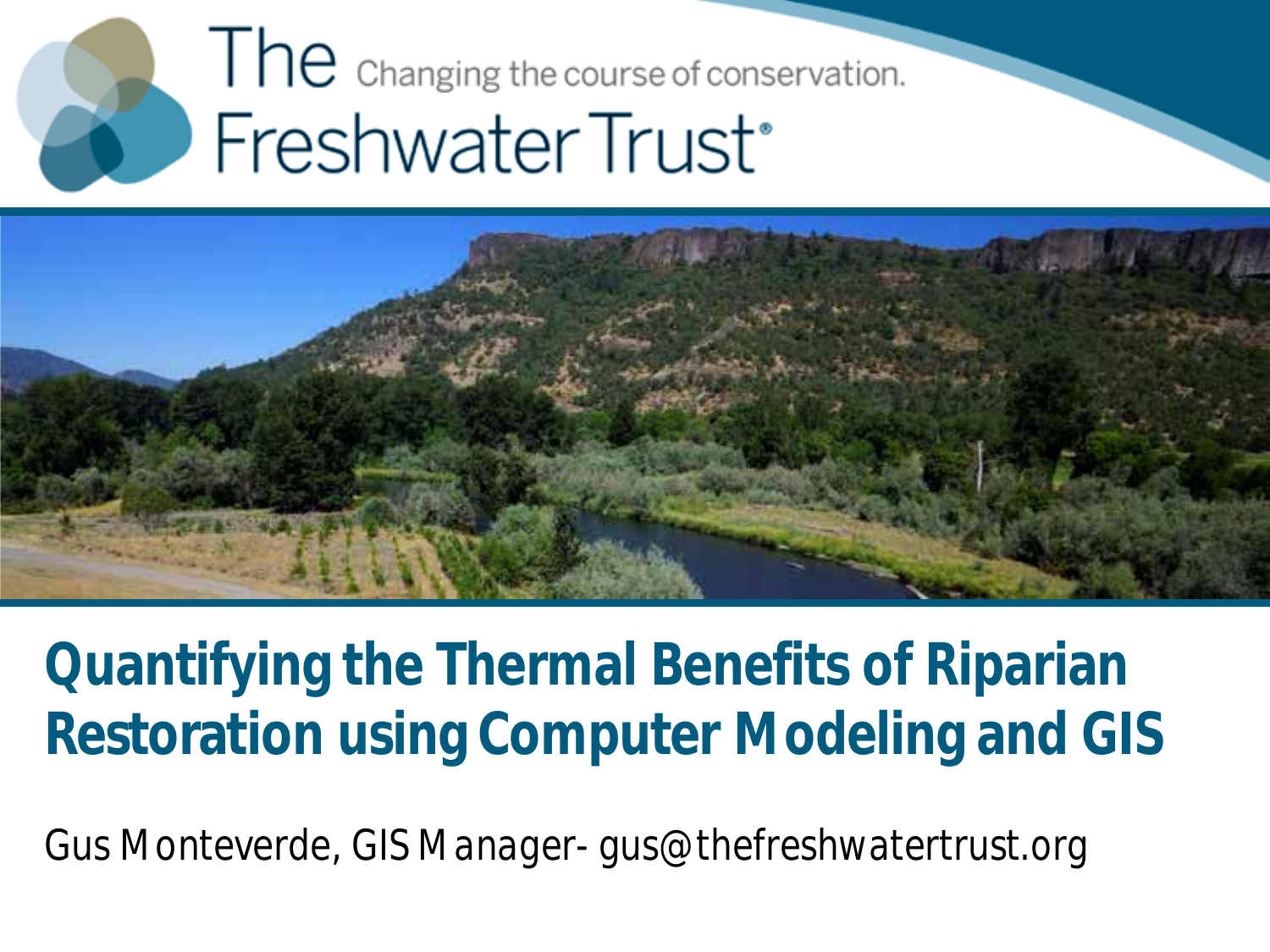# **The Problem**



SQURCE: Oregon Department of Environmental Quality

In Oregon, we currently implement 300-500 restoration projects each year, benefiting 100-300 stream miles. At that pace, it will take centuries to fix them all. **We must accelerate.**

#### Oregon's 115,000 Stream Miles

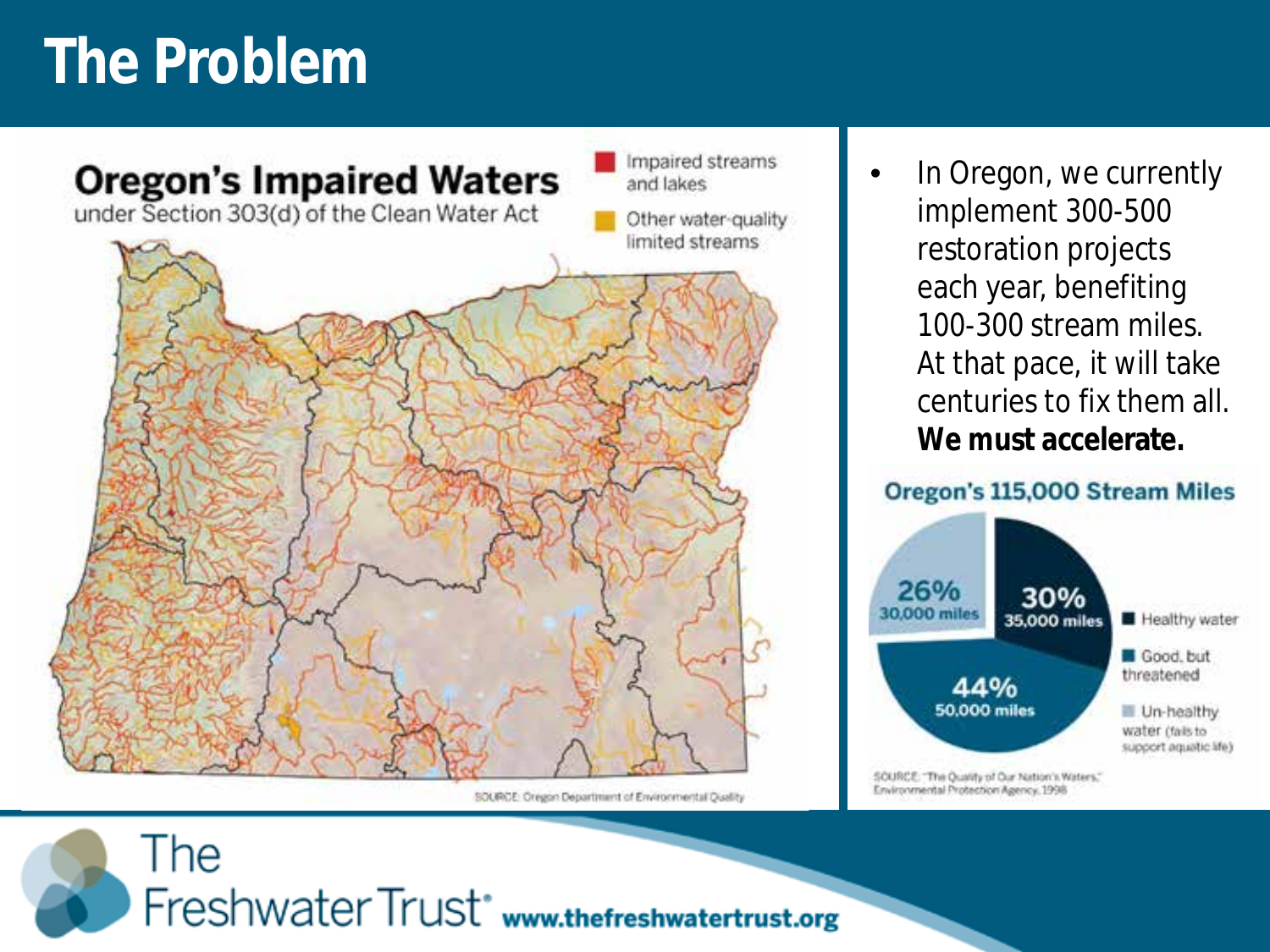# **Exploring solutions: Quantified Conservation**



• Quantifying the environmental benefits of restoration actions –also called "uplift" – can provide a more robust picture of a project's value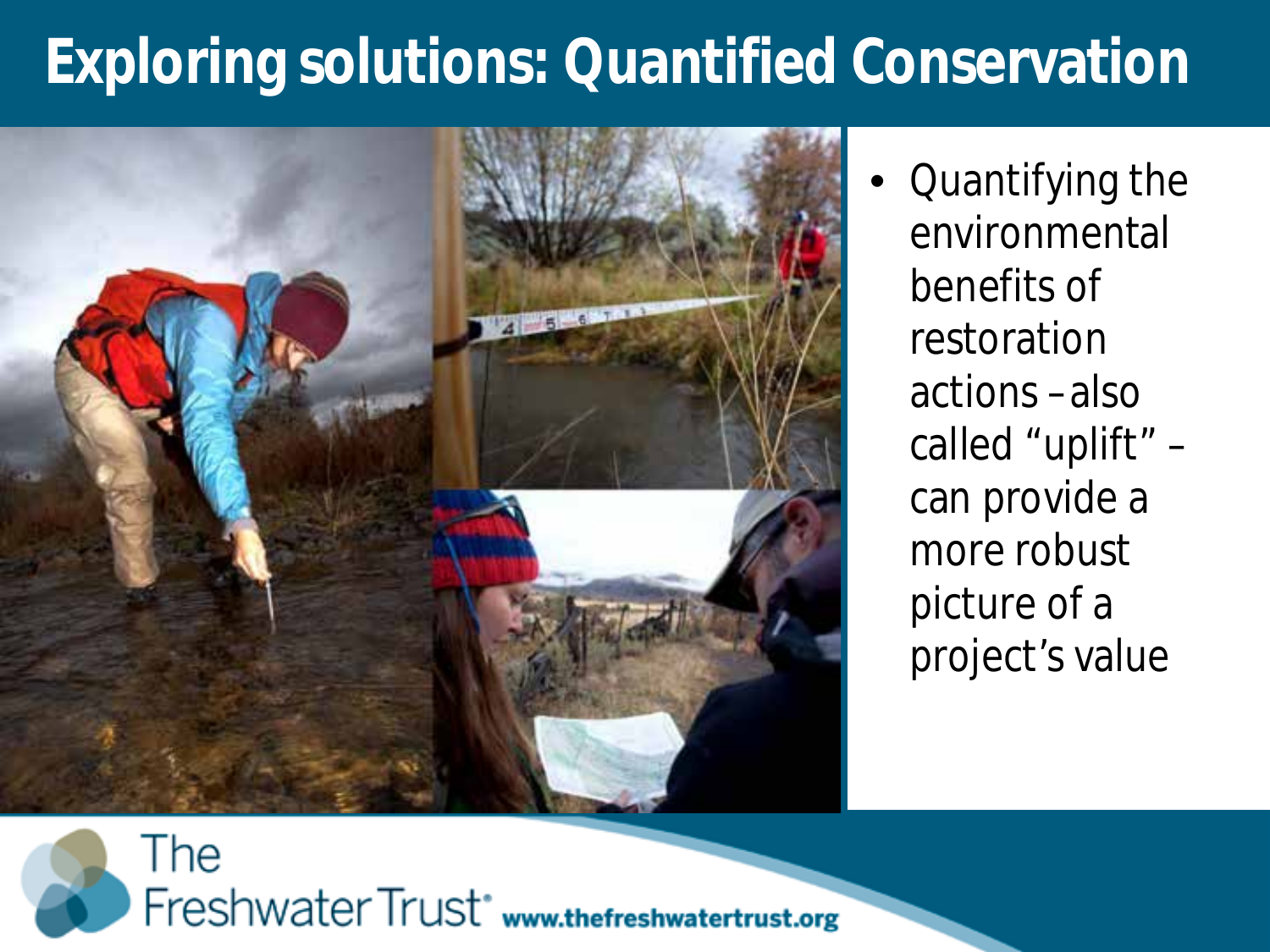#### **The Role of GIS**

To Assess: Viability, Quality and Quantity of restoration opportunities and their crediting potential

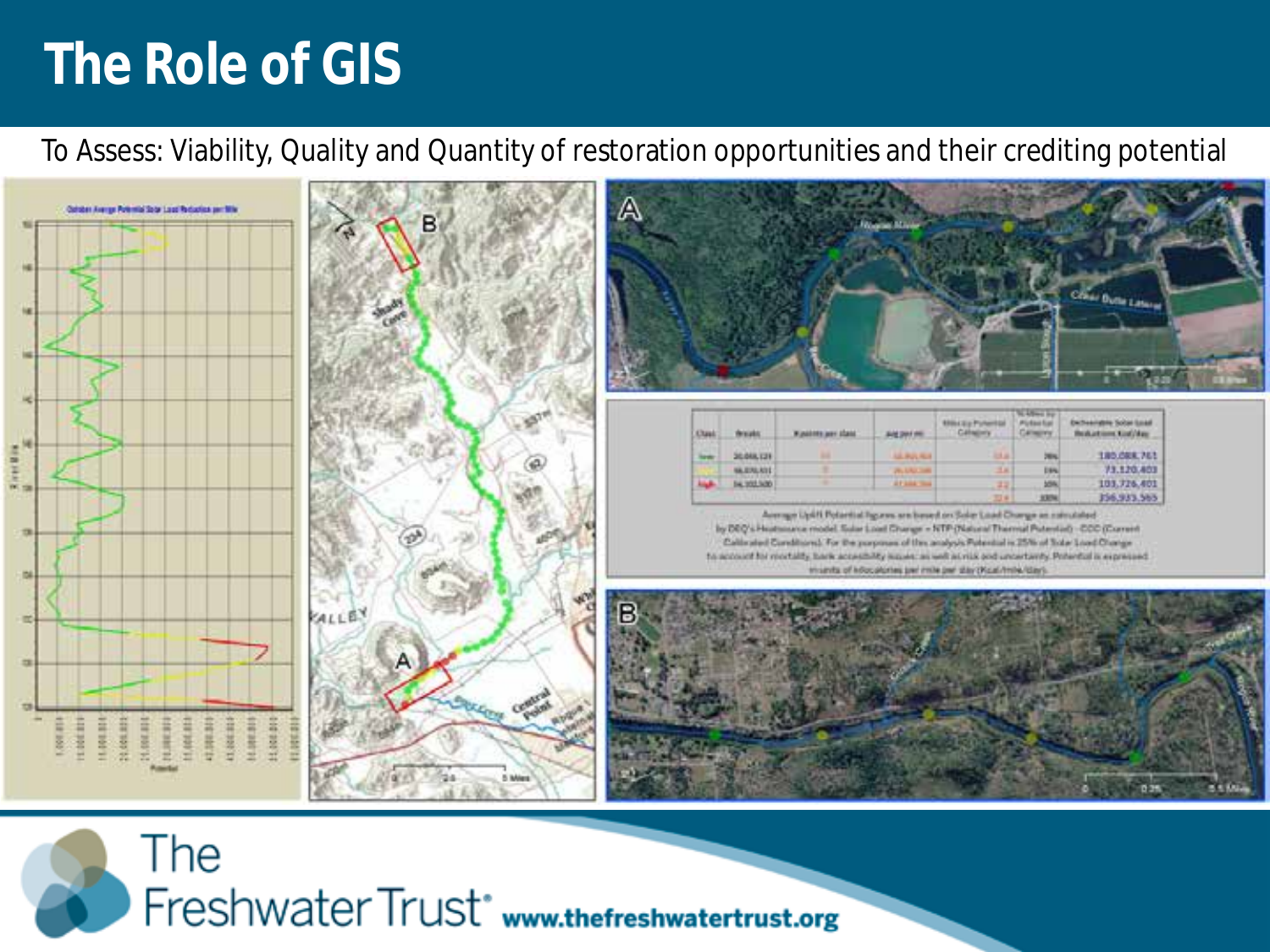# **Example Case: Applegate River, OR**



Freshwater Trust<sup>\*</sup> www.thefreshwatertrust.org

The

- **Length:**  51 mi (36.5 mi modeled, mouth to lake)
- **Basin Area:**  698 sq. mi
- **Discharge:**  720 cu ft./s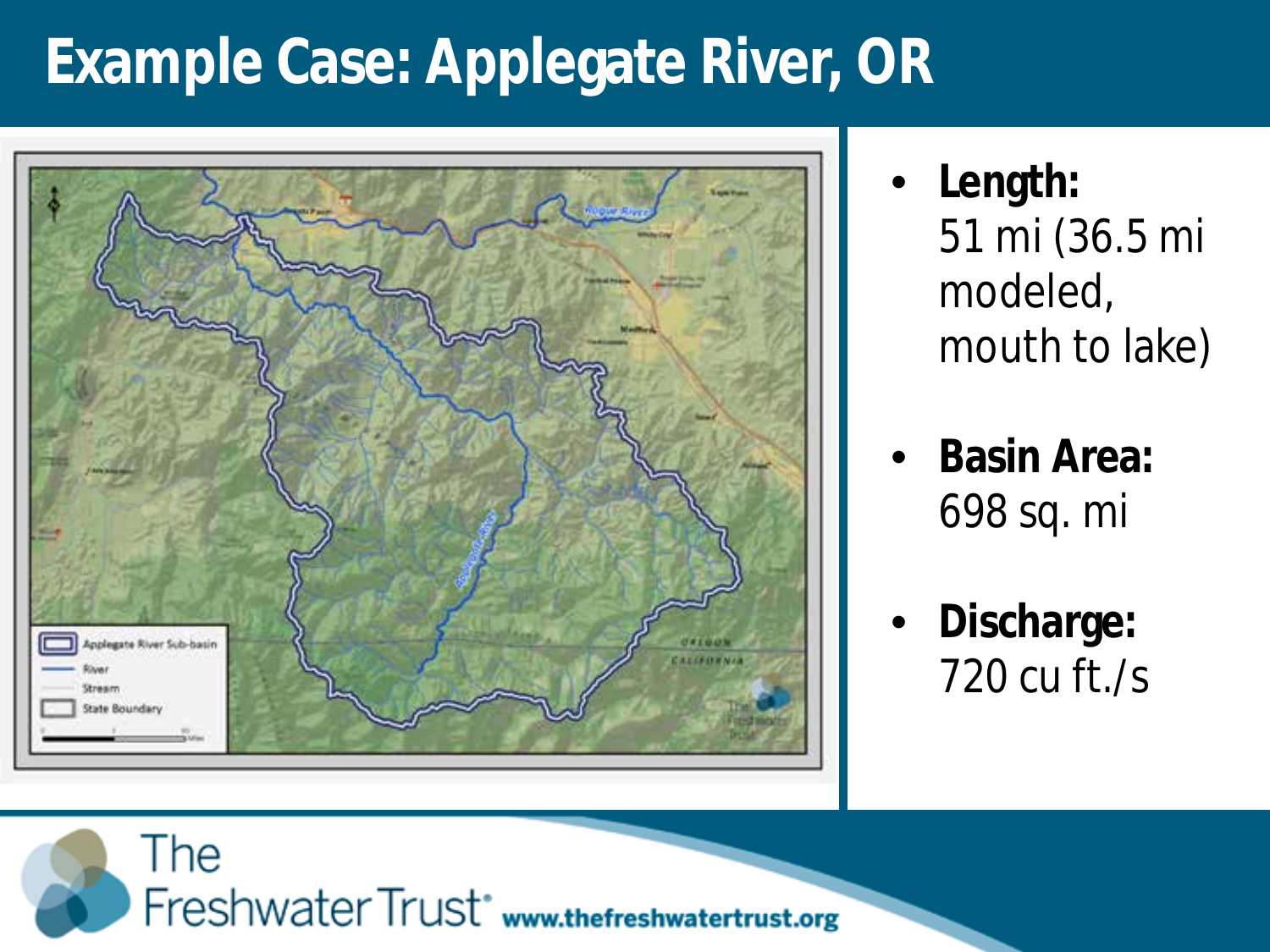#### **Methods Overview**



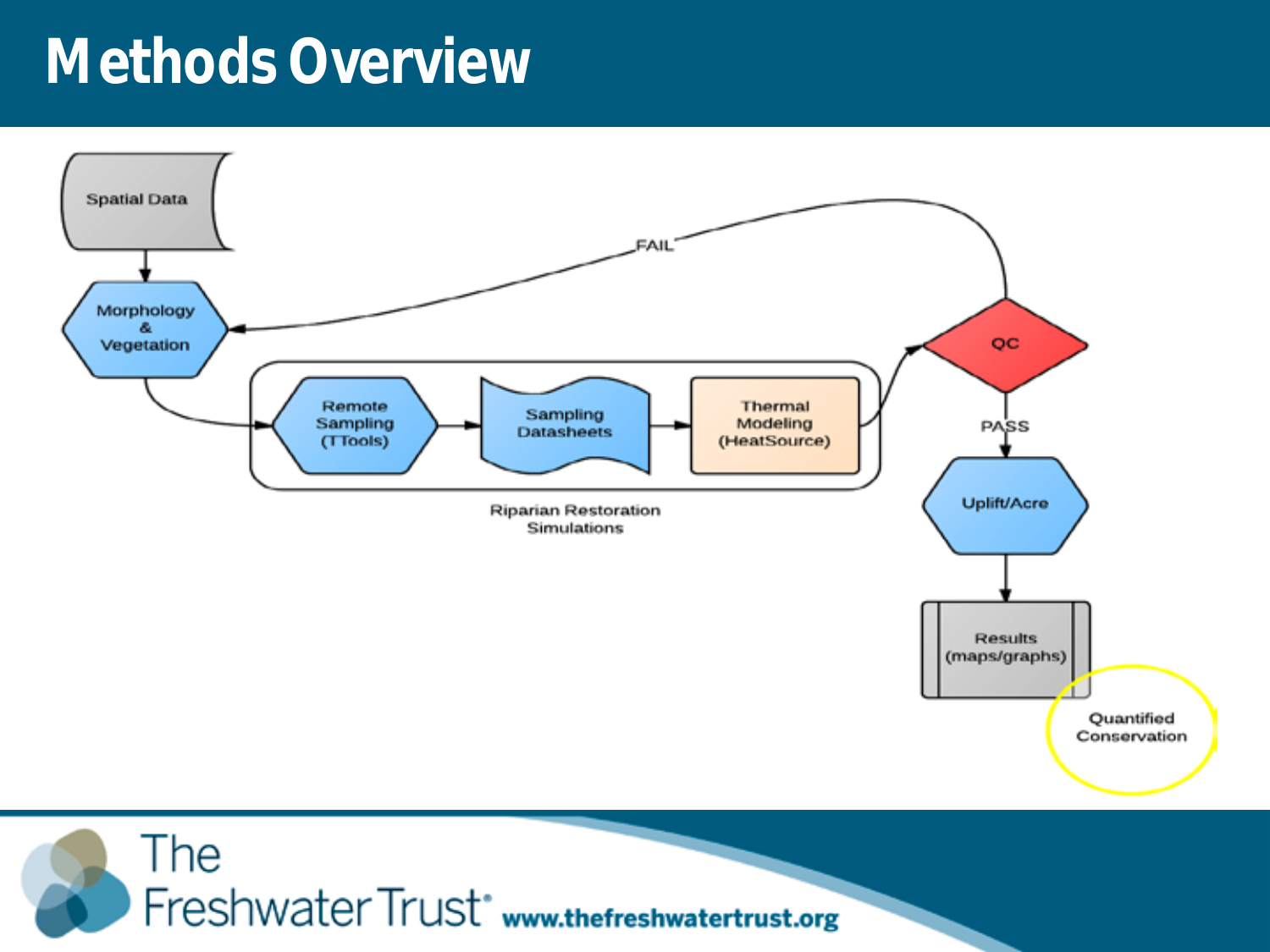#### **Data Collection**

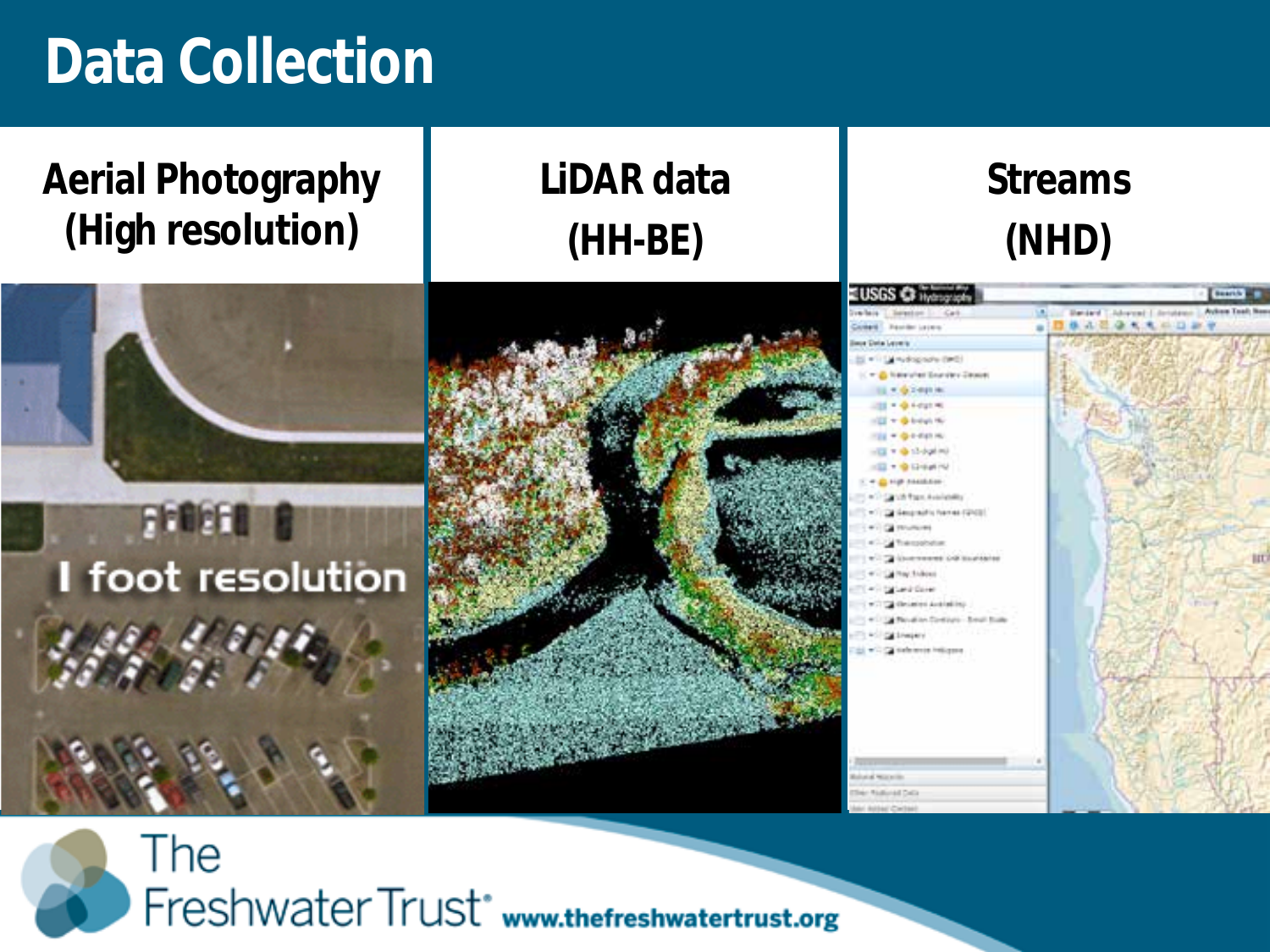### **Channel Morphology**

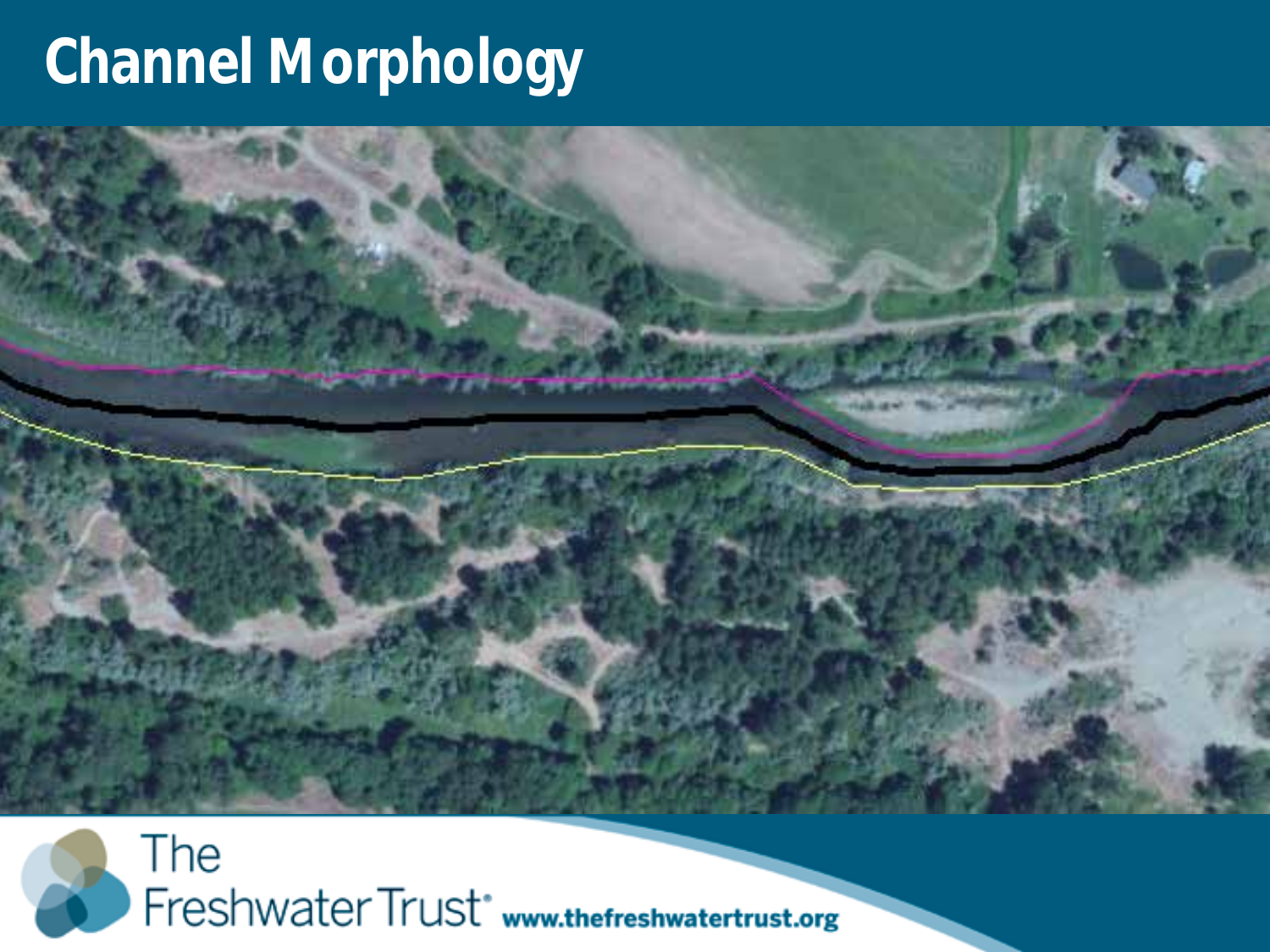#### **Current Vegetation Conditions**

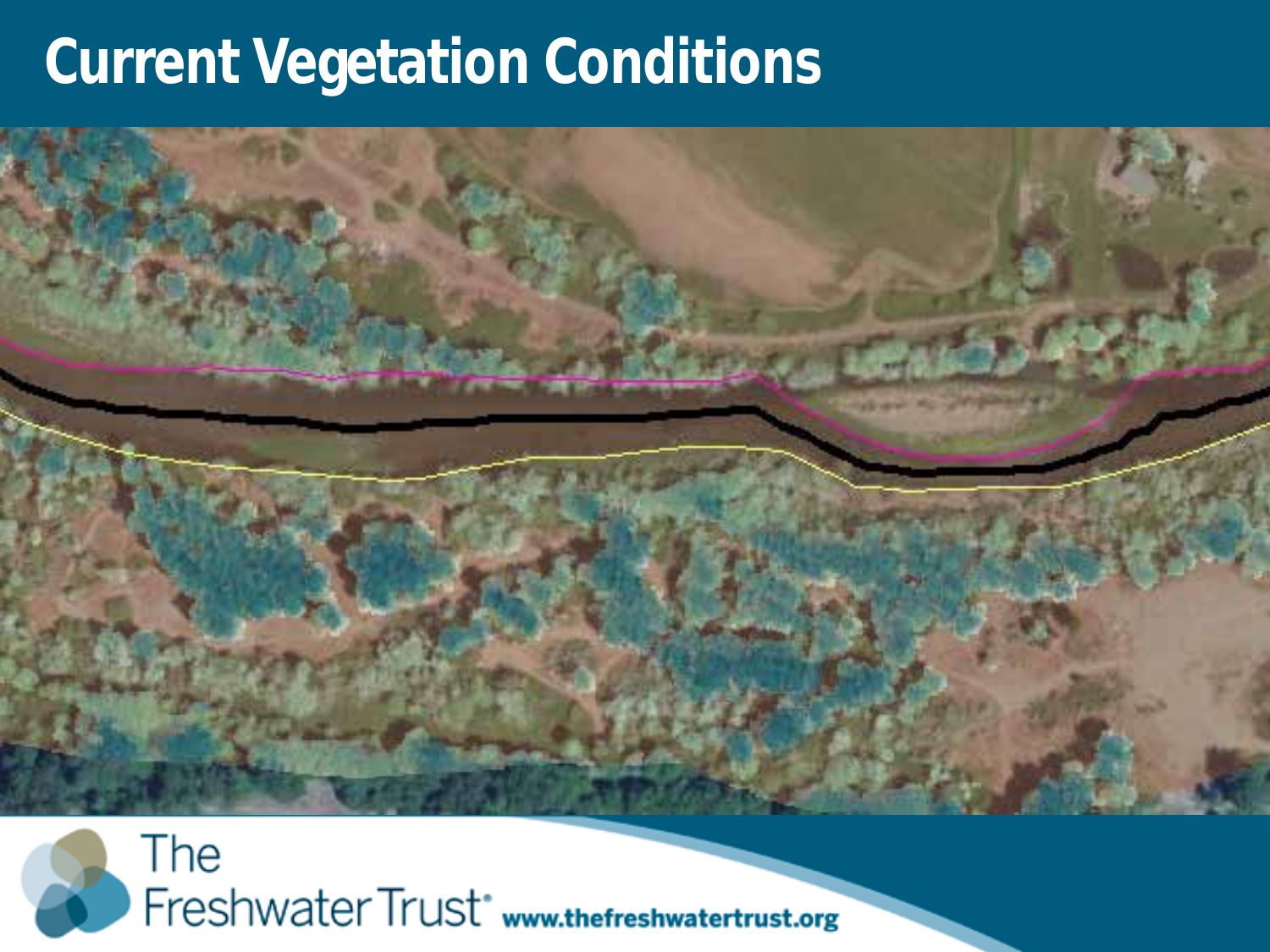#### **Restored Vegetation Conditions**

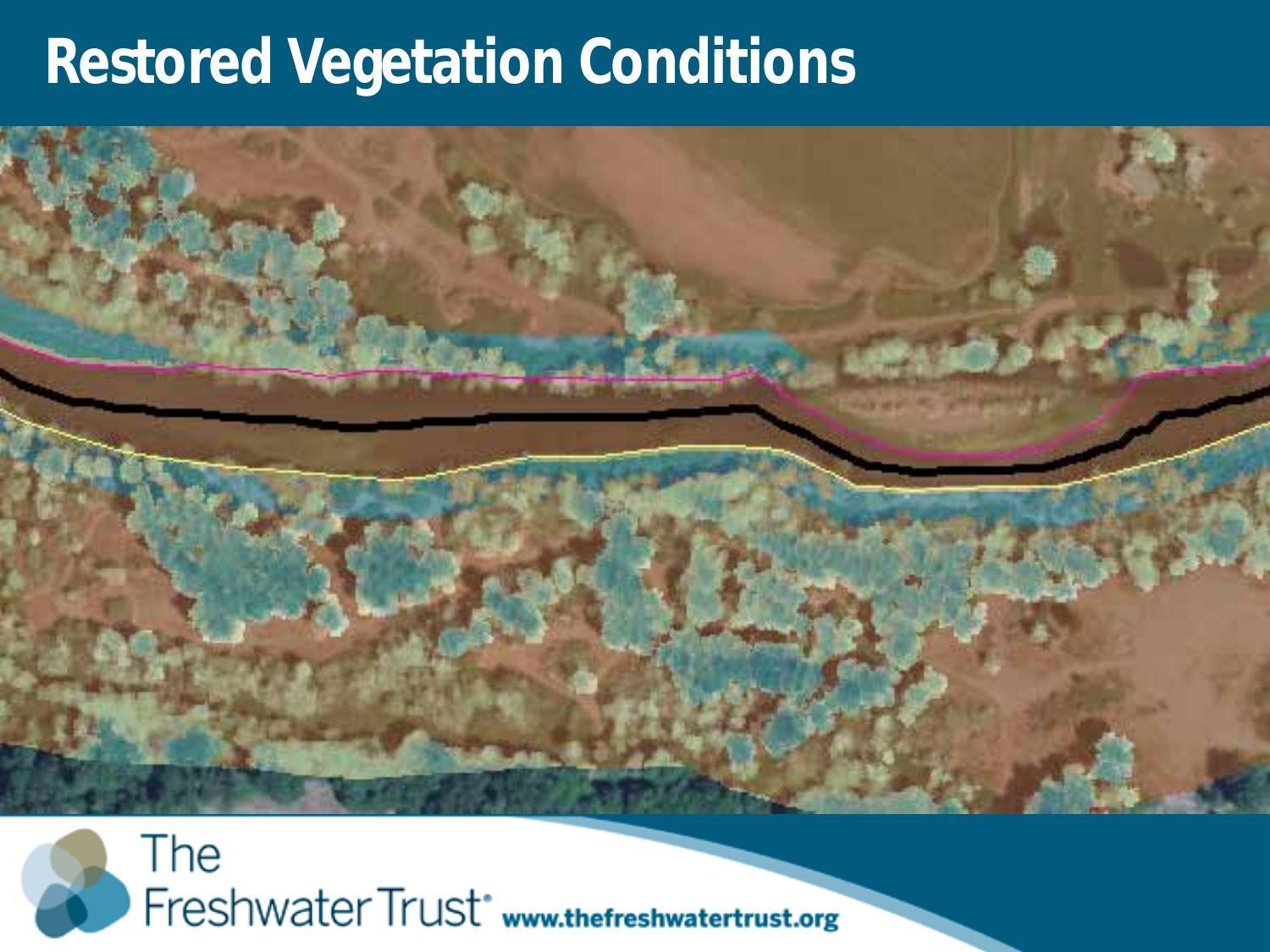# **Sampling Vegetation Heights Using TTools**



**TTools:** GIS extension for sampling geospatial data and assemble hi-res inputs for Heat Source modeling and other water quality analysis.

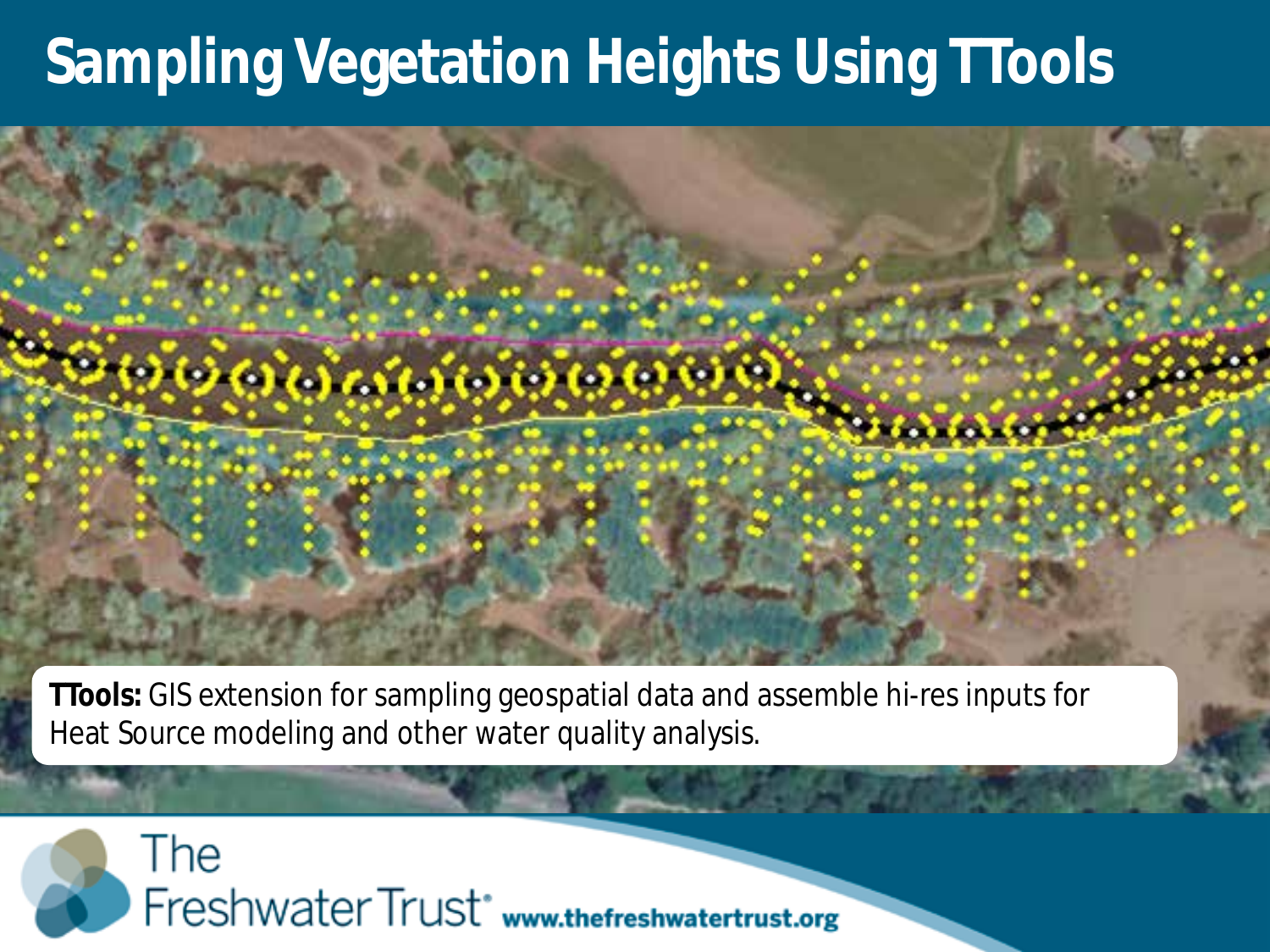#### **TTools Samples Table**

| <b>ASPECT</b> | CHAN_WID   | <b>RIGHTDIST</b> | <b>LEFTDIST</b> | <b>ELEVATION</b> | <b>GRADIENT</b> | Veg1_NE  | Veg2_NE  | Veg3_NE  | $Veg4$ NE $\triangle$ |
|---------------|------------|------------------|-----------------|------------------|-----------------|----------|----------|----------|-----------------------|
| 343.705822    | 26.703678  | 13.372018        | 13.33166        | 258.156316       | 0.000242        | U        | U        | U        |                       |
| 351.430914    | 25.034517  | 12.489236        | 12.545282       | 258.157079       | 0.000242        | 0        | 0        | 0.118858 | 0.188975              |
| 345.42572     | 26.639273  | 12.710308        | 13.928965       | 258.163135       | 0.000242        | 0.006083 | 0.121909 | 0.088385 | 1.642677              |
| 344.054767    | 28.601999  | 14.369613        | 14.232387       | 258.16919        | 0.008293        | 0.045727 | 0.060964 | 0.088404 | 0.051811              |
| 347.969269    | 26.227047  | 13.20162         | 13.025427       | 250.376526       | 0.006535        | 0.060945 | 0.024309 | 0.10364  | 0.045727              |
| 346.429278    | 28.290424  | 14.168287        | 14.122137       | 258.387205       | 0.006535        | 0        | 0.143266 | 0.085334 | 5.739389              |
| 11.310425     | 29.845612  | 14.678727        | 15.166885       | 258.550587       | 0.006535        | 0        | 0.112775 | 5.145026 | 9.701771              |
| 352.404978    | 30.173072  | 14.983778        | 15.189294       | 258.713969       | 0.006535        | 0.091436 | 0.079251 | 4.7244   | 5.492484              |
| 330.57196     | 27.242321  | 12.818285        | 14.424037       | 258.877351       | 0.000042        | 0.219466 | 7.8486   | 4.145291 | 0.12496               |
| 341.565U51    | 32.132579  | 15.82976         | 16.302819       | 258.878393       | 0.000823        | 0.073168 | 0.030473 | 4.815836 | 0.70712               |
| 346.7294      | 32 8521 68 | 16,5914          | 16.260768       | 258.901759       | 0.000823        | 0.124978 | 0.018287 | 6.233164 | 0.313953              |
| 340.641297    | 29.672001  | 14.307709        | 15.364292       | 258.922344       | 0.000823        | 0.091436 | 1.063768 | 7.330436 | 0.1524                |
| 342.854476    | 38.126528  | 18.940288        | 19.186241       | 258.942929       | 0.000114        | 0.045727 | 0        | 0.164585 | 5.394964              |
| 344.291470    | 36.167131  | 10.352351        | 17.014779       | 250.965327       | 0.000114        | 0.115025 | 0.02132  | 5.160262 | 2.667                 |
| 348.959076    | 34.430628  | 16.894861        | 17.535767       | 258.968183       | 0.000114        | 0.109742 | 0.060964 | 5.196836 | 2.837687              |
| 349.380461    | 32.40343   | 16.60346         | 15.799971       | 258.971039       | 0.000114        | 0.04876  | 0.073149 | 0.920502 | 3.285753              |
| 347.307324    | 34.231582  | 17.203389        | 17.028193       | 258.973894       | 0.000114        | 0.094487 | 0.039625 | 0.646193 | 7.196323              |
| 346.577899    | 38.453654  | 19.235863        | 19.21779        | 258.97675        | 0.01211         | 0.063996 | 0.067066 | 0.213364 | 1.237487              |
| 346.414208    | 37.796286  | 19.243985        | 18.552301       | 259.279494       | 0.01211         | 0.051811 | 0.02744  | U        | 0.246887              |
| 346.487341    | 35.015743  | 16.70255         | 18.313194       | 259.582239       | 0.000452        | 0.033542 | 0.05488  | 2.950462 | 0.17984               |
| 339.805442    | 32.457439  | 16.108268        | 16.349171       | 259.810597       | 0.000452        | 0.079251 | 0.118876 | 0.490742 | 2.246375              |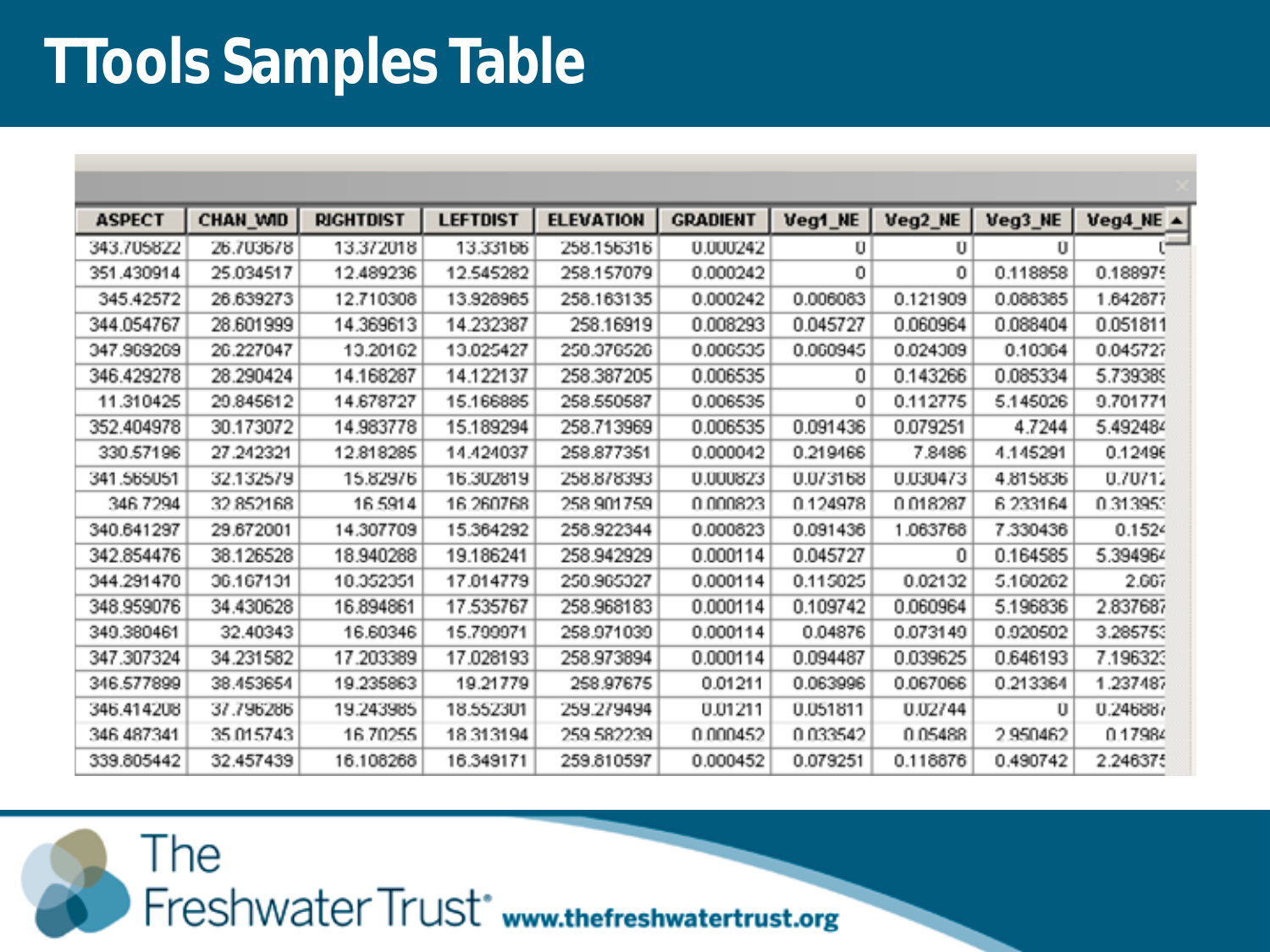#### **Heat Source Modules**



*SUA = Stream Unit Area*

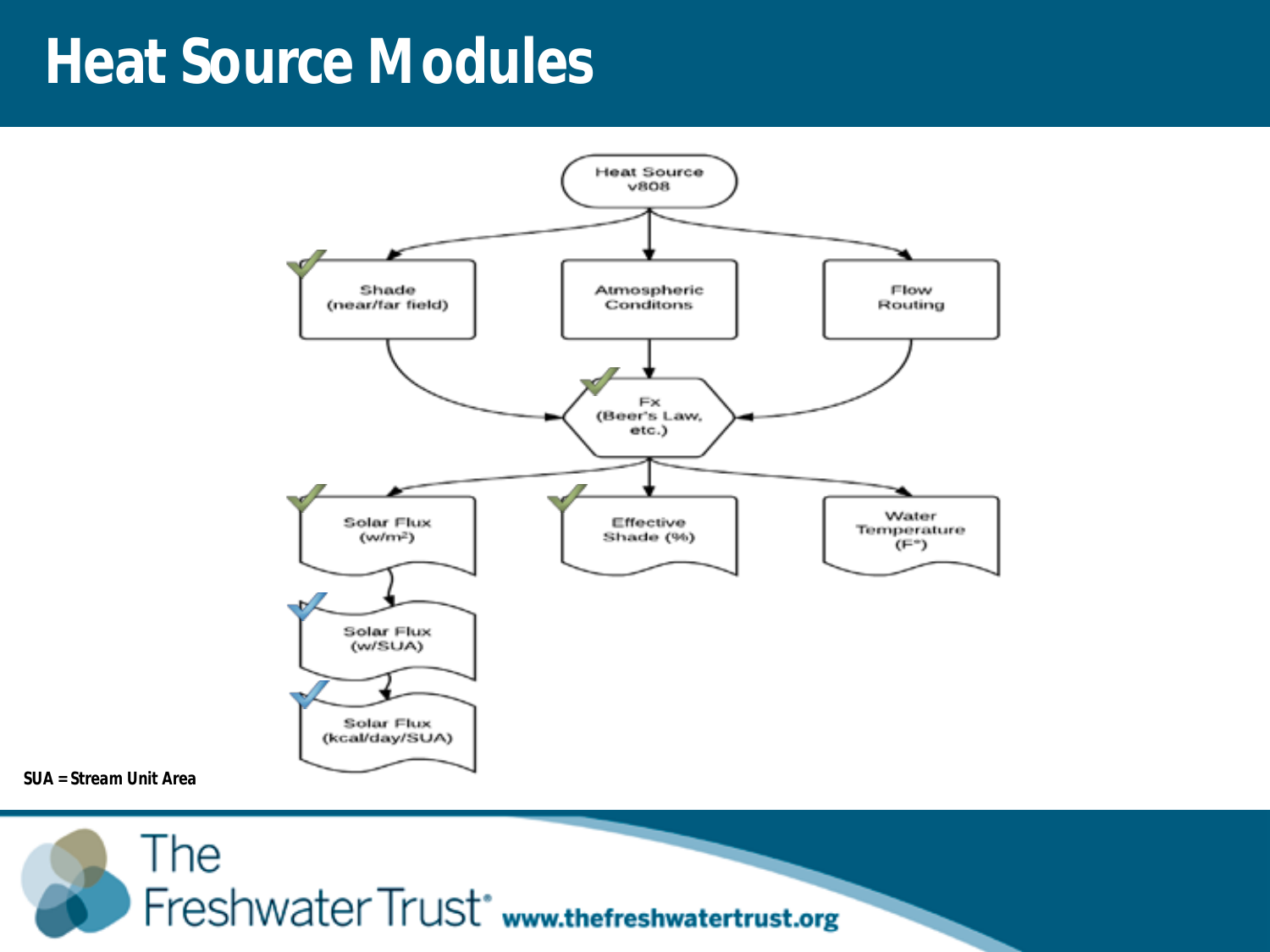#### **Heat Source Under the Hood**

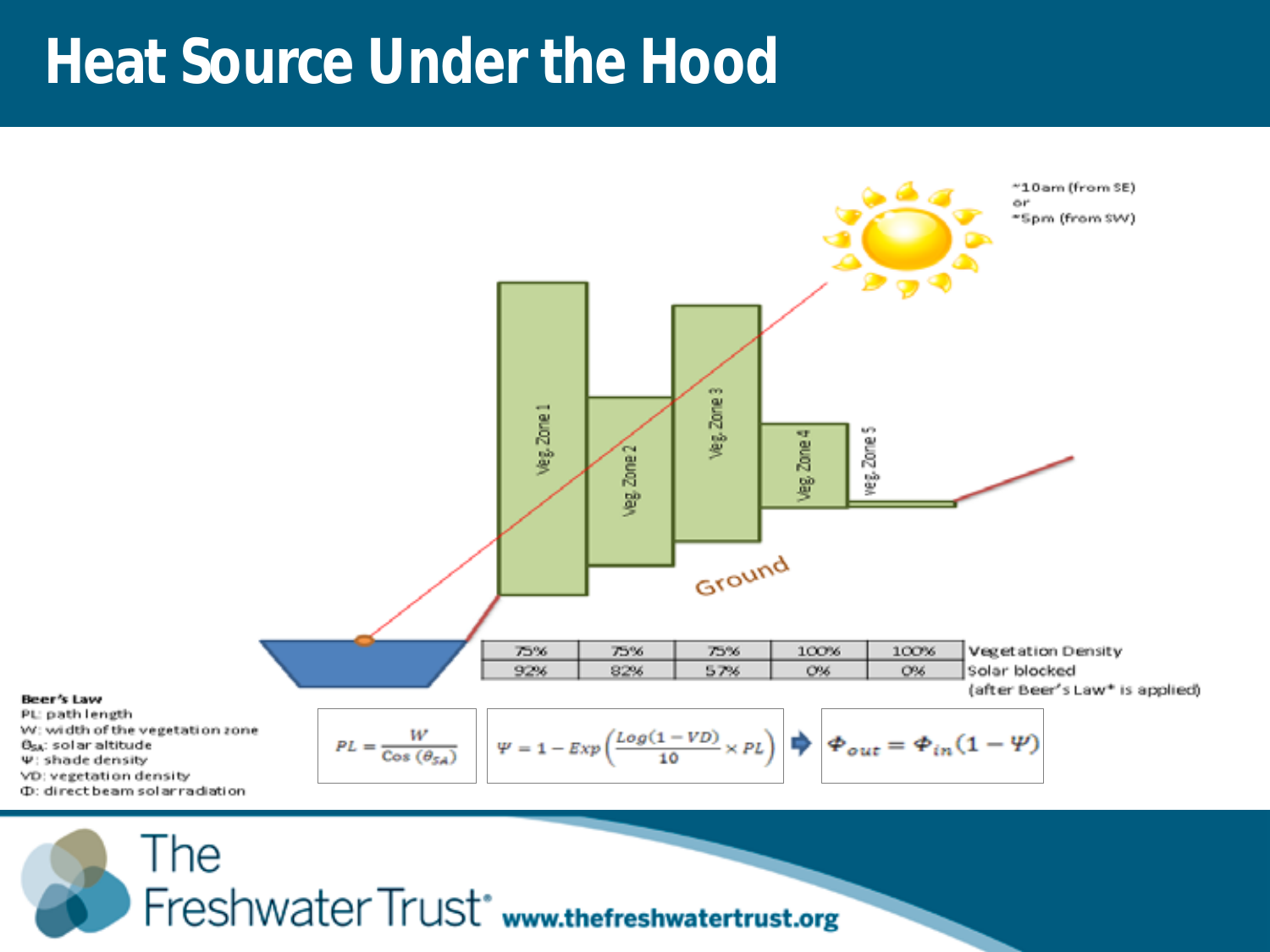#### **Stream Nodes (kcal/day)**

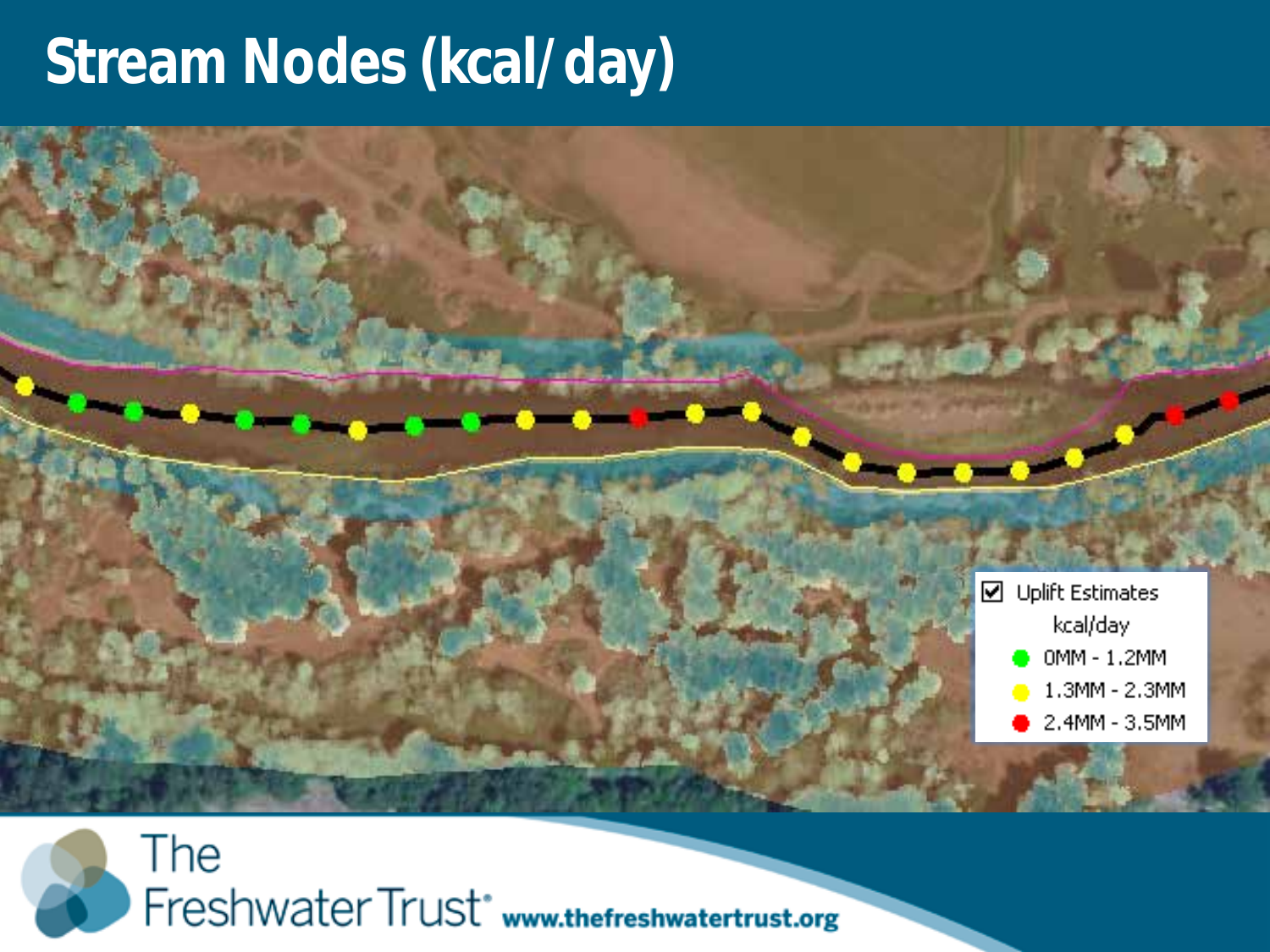#### **Attributing Parcels with Uplift Values**

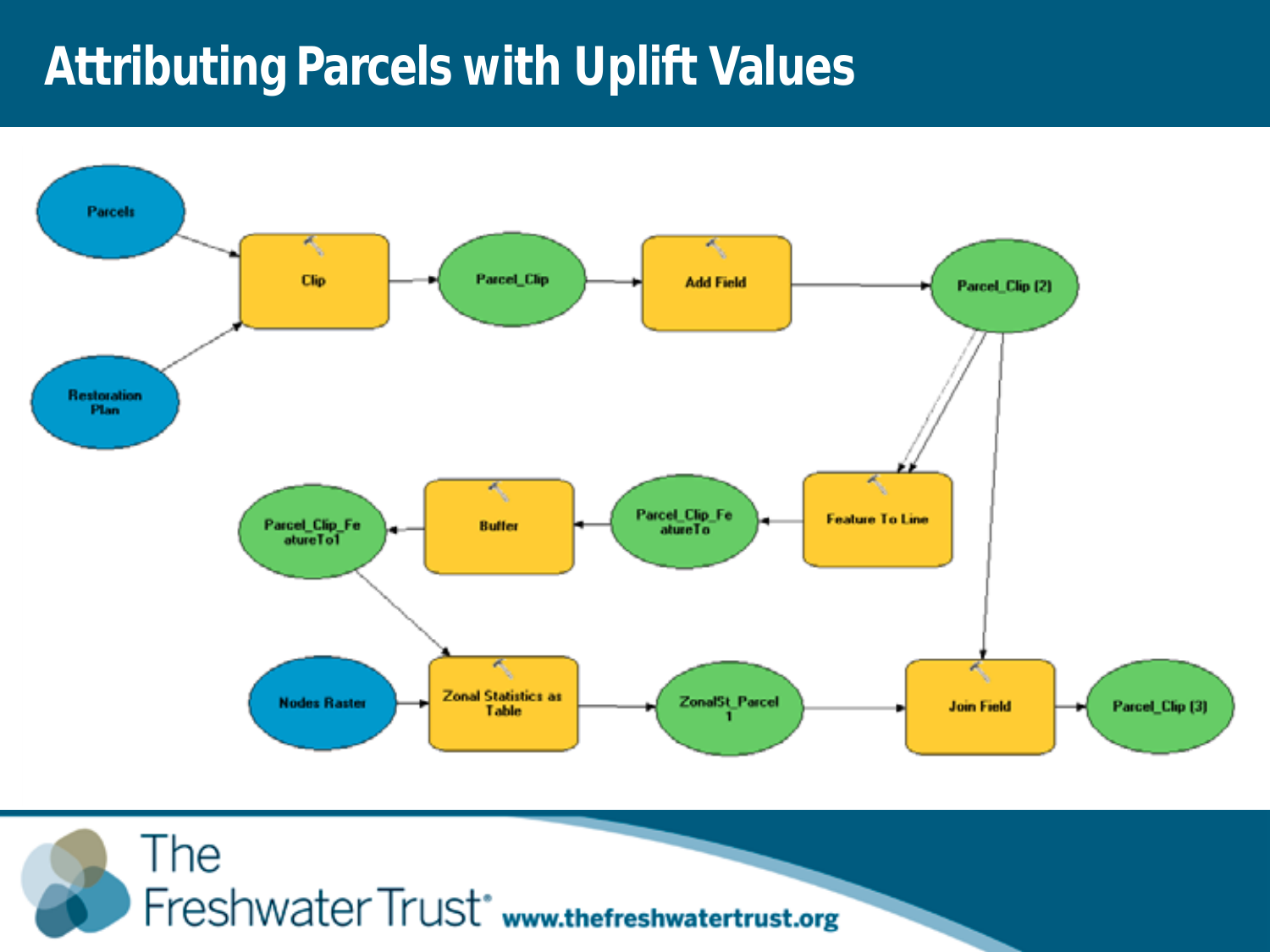# **Parcels (kcal/day/acre)**

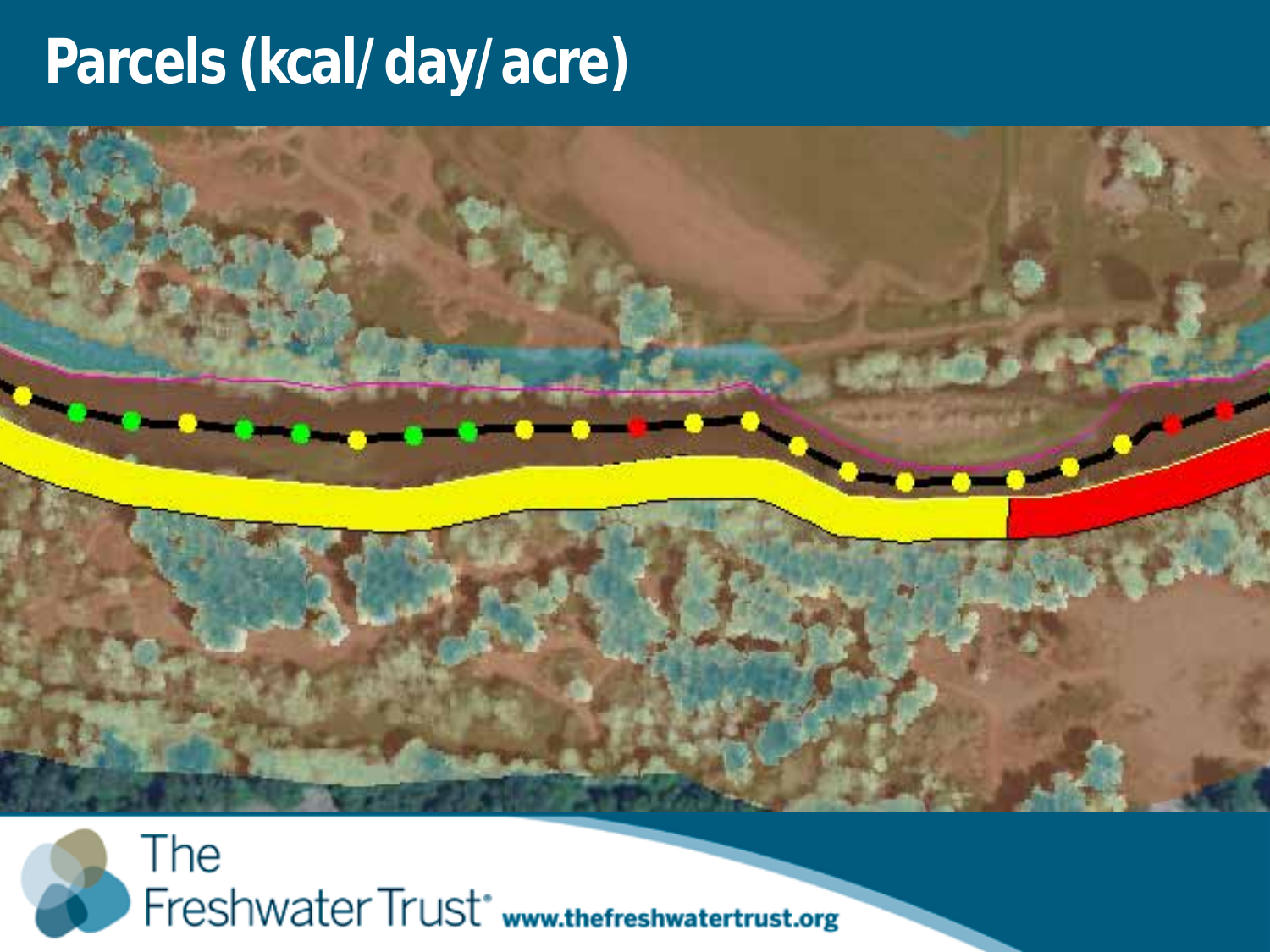### **Results: Uplift Profile**

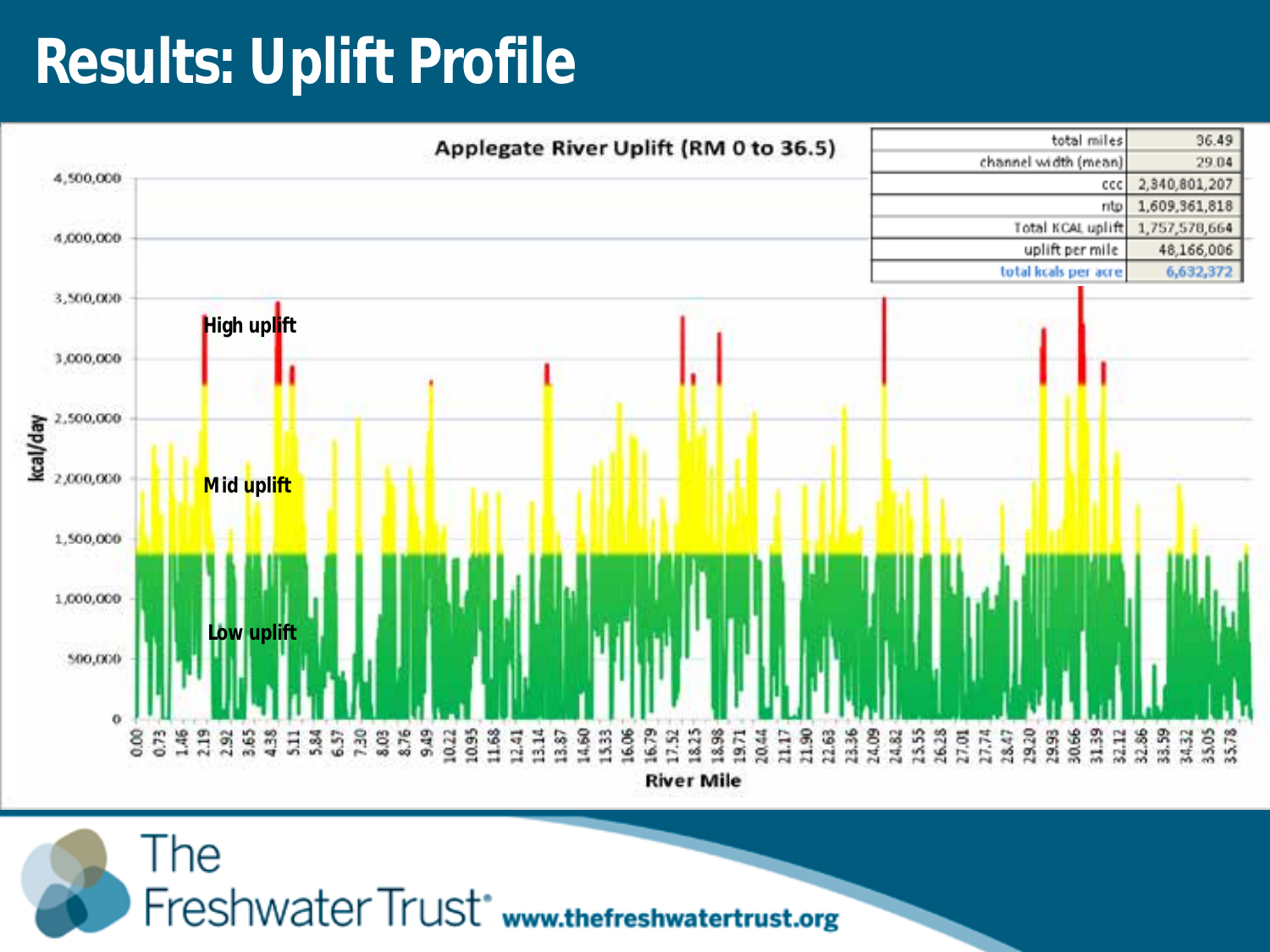#### **Results: Outreach Map**

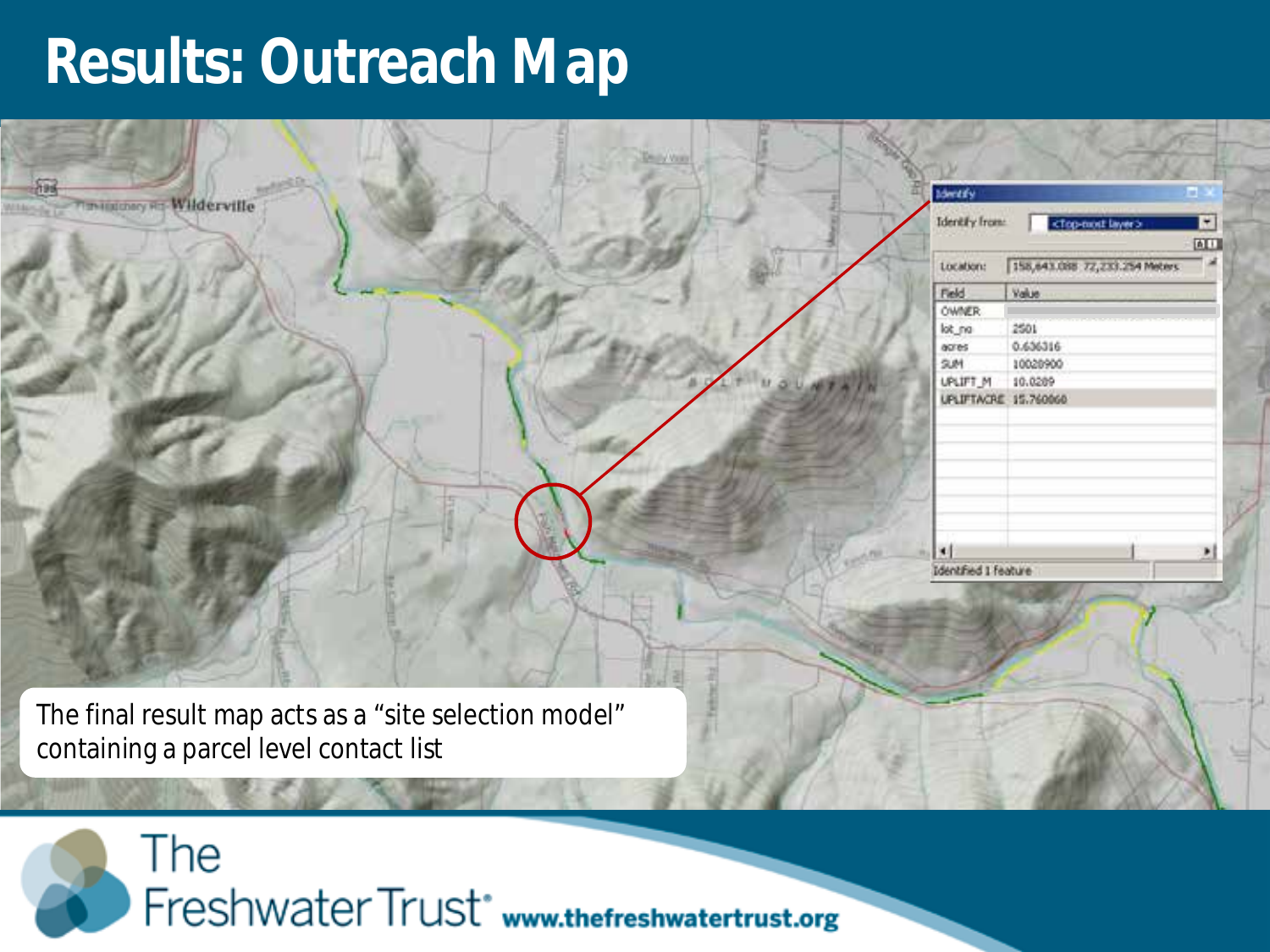# **Limitations & Future Work**

#### **Limitations**

- Only assesses surface flux/irradiance centerline
- Doesn't account for cloudiness factor

#### **Future Work**

- Add variable veg density
- Expand to other credit types:
	- Nutrients (APEX, NTT)
	- Flow (W3T)